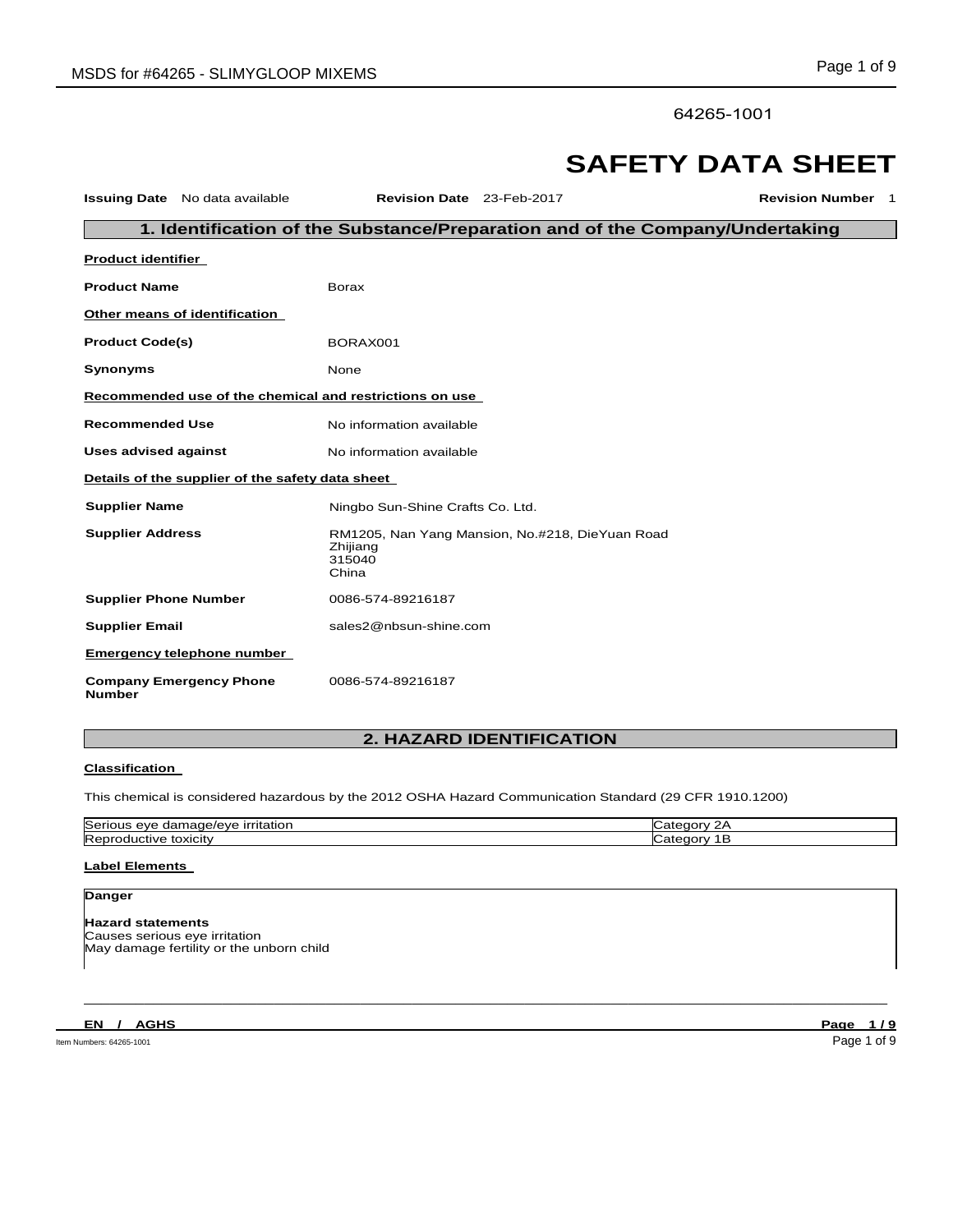# **BORAX001** - **Borax Revision Date** 23-Feb-2017



# **Precautionary Statements - Prevention**

Obtain special instructions before use Do not handle until all safety precautions have been read and understood Wear protective gloves/protective clothing/eye protection/face protection Wash face, hands and any exposed skin thoroughly after handling

#### **Precautionary Statements - Response**

IF exposed or concerned: Get medical advice/attention IF IN EYES: Rinse cautiously with water for several minutes. Remove contact lenses, if present and easy to do. Continue rinsing If eye irritation persists: Get medical advice/attention

# **Precautionary Statements - Storage**

Store locked up

### **Precautionary Statements - Disposal**

Dispose of contents/container to an approved waste disposal plant

# **Hazards not otherwise classified (HNOC)**

Not applied

# **Additional information**

Not applied

# **3. Composition/information on Ingredients**

# **Substance**

| Chemical name | ~AS No.   | Weight-%  | Trade secret |
|---------------|-----------|-----------|--------------|
| Borax         | 1303-96-4 | 60<br>10C |              |

\*The exact percentage (concentration) of composition has been withheld as a trade secret.

| 4. First aid measures             |                                                                                                                                                                                                                                                                                              |  |  |
|-----------------------------------|----------------------------------------------------------------------------------------------------------------------------------------------------------------------------------------------------------------------------------------------------------------------------------------------|--|--|
| Description of first aid measures |                                                                                                                                                                                                                                                                                              |  |  |
| <b>General advice</b>             | Show this safety data sheet to the doctor in attendance.                                                                                                                                                                                                                                     |  |  |
| <b>Inhalation</b>                 | Remove to fresh air.                                                                                                                                                                                                                                                                         |  |  |
| Eye contact                       | Rinse immediately with plenty of water, also under the eyelids, for at least 15 minutes.<br>Remove contact lenses, if present and easy to do. Continue rinsing. Keep eye wide open<br>while rinsing. Do not rub affected area. Get medical attention if irritation develops and<br>persists. |  |  |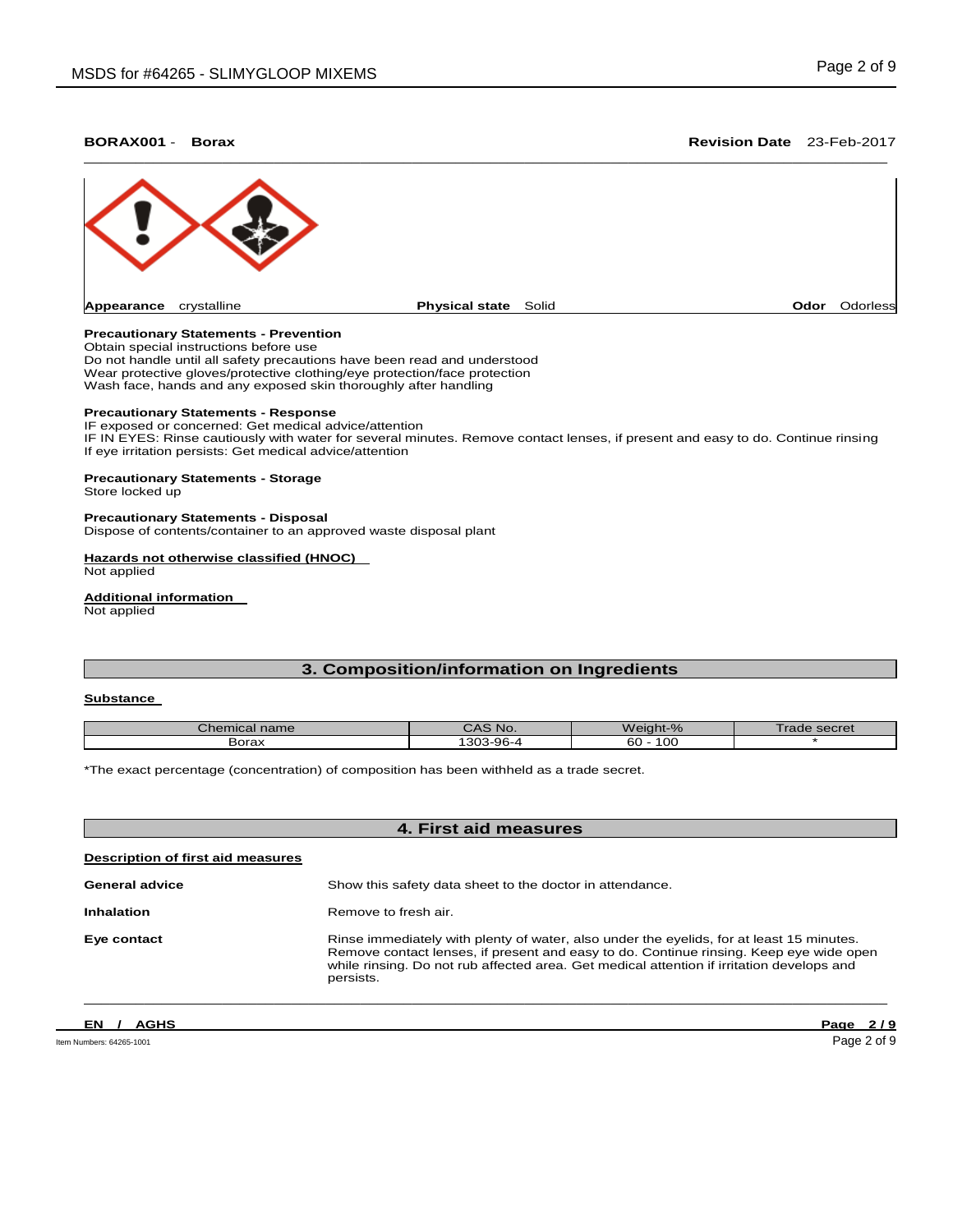| BORAX001 -<br><b>Borax</b>                                                                         | Revision Date 23-Feb-2017                                                                                                                                        |  |  |  |  |
|----------------------------------------------------------------------------------------------------|------------------------------------------------------------------------------------------------------------------------------------------------------------------|--|--|--|--|
|                                                                                                    |                                                                                                                                                                  |  |  |  |  |
| <b>Skin contact</b>                                                                                | Wash skin with soap and water.                                                                                                                                   |  |  |  |  |
| Ingestion                                                                                          | Clean mouth with water and drink afterwards plenty of water. Never give anything by mouth<br>to an unconscious person. Do NOT induce vomiting. Call a physician. |  |  |  |  |
|                                                                                                    | Self-protection of the first aider Avoid contact with skin, eyes or clothing. Wear personal protective clothing (see section 8).                                 |  |  |  |  |
| Most important symptoms and effects, both acute and delayed                                        |                                                                                                                                                                  |  |  |  |  |
| Symptoms                                                                                           | Burning sensation.                                                                                                                                               |  |  |  |  |
|                                                                                                    | Indication of any immediate medical attention and special treatment needed                                                                                       |  |  |  |  |
| <b>Note to physicians</b>                                                                          | Treat symptomatically.                                                                                                                                           |  |  |  |  |
|                                                                                                    |                                                                                                                                                                  |  |  |  |  |
|                                                                                                    | 5. Fire-fighting measures                                                                                                                                        |  |  |  |  |
| Suitable Extinguishing Media                                                                       | Use extinguishing measures that are appropriate to local circumstances and the<br>surrounding environment.                                                       |  |  |  |  |
| Unsuitable extinguishing media                                                                     | CAUTION: Use of water spray when fighting fire may be inefficient.                                                                                               |  |  |  |  |
| Specific hazards arising from the<br>chemical                                                      | No information available.                                                                                                                                        |  |  |  |  |
| Explosion data<br>Sensitivity to Mechanical Impact None.<br><b>Sensitivity to Static Discharge</b> | None.                                                                                                                                                            |  |  |  |  |
| Special protective equipment for<br>fire-fighters                                                  | Firefighters should wear self-contained breathing apparatus and full firefighting turnout<br>gear. Use personal protection equipment.                            |  |  |  |  |
|                                                                                                    | 6. Accidental release measures                                                                                                                                   |  |  |  |  |
|                                                                                                    | Personal precautions, protective equipment and emergency procedures                                                                                              |  |  |  |  |
| <b>Personal precautions</b>                                                                        | Avoid contact with skin, eyes or clothing. Use personal protective equipment as required.                                                                        |  |  |  |  |
| <b>Additional information</b>                                                                      | Refer to protective measures listed in Sections 7 and 8.                                                                                                         |  |  |  |  |
| <b>Environmental precautions</b>                                                                   |                                                                                                                                                                  |  |  |  |  |
| <b>Environmental precautions</b>                                                                   | See Section 12 for additional Ecological Information.                                                                                                            |  |  |  |  |
| Methods and material for containment and cleaning up                                               |                                                                                                                                                                  |  |  |  |  |
| <b>Methods for containment</b>                                                                     | Prevent further leakage or spillage if safe to do so.                                                                                                            |  |  |  |  |
| <b>Methods for cleaning up</b>                                                                     | Pick up and transfer to properly labeled containers.                                                                                                             |  |  |  |  |
| Prevention of secondary hazards                                                                    | Clean contaminated objects and areas thoroughly observing environmental regulations.                                                                             |  |  |  |  |
|                                                                                                    |                                                                                                                                                                  |  |  |  |  |

# $\Box$  . The contribution of the contribution of the contribution of the contribution of the contribution of the contribution of the contribution of the contribution of the contribution of the contribution of the contributi **7. Handling and Storage**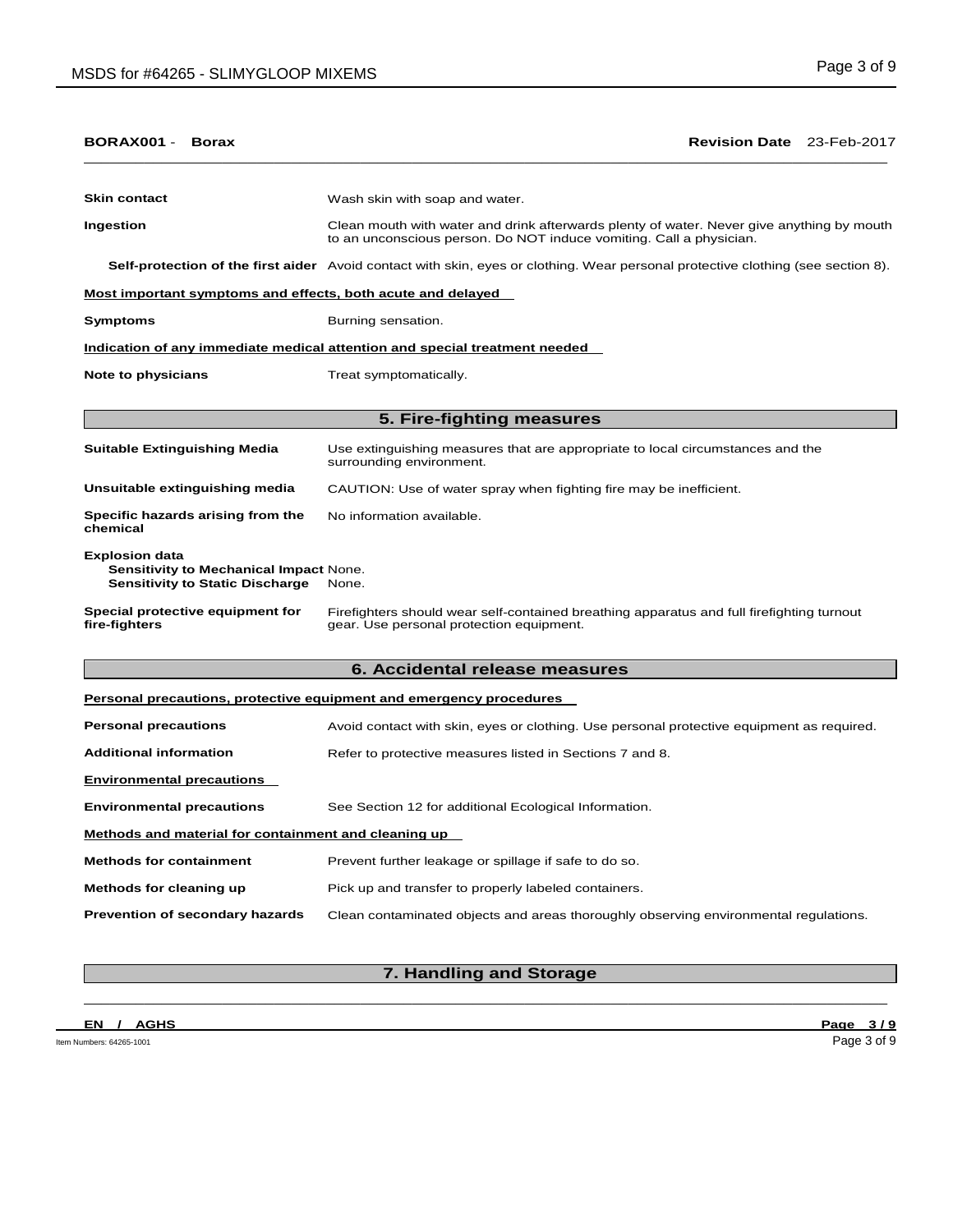# **BORAX001** - **Borax Revision Date** 23-Feb-2017

 $\Box$  . The contribution of the contribution of the contribution of the contribution of the contribution of the contribution of the contribution of the contribution of the contribution of the contribution of the contributi

#### **Precautions for safe handling**

**Advice on safe handling** Handle in accordance with good industrial hygiene and safety practice. Avoid contact with skin, eyes or clothing. Do not eat, drink or smoke when using this product. Remove contaminated clothing and shoes. **Conditions for safe storage, including any incompatibilities Storage Conditions** Store locked up. Keep containers tightly closed in a dry, cool and well-ventilated place.

# **8. EXPOSURE CONTROLS/PERSONAL PROTECTION**

### **Control parameters**

#### **Exposure Limits** .

| Chemical name      | <b>ACGIH TLV</b>                                                                                                        | <b>OSHA PEL</b>                    | NIOSH IDLH               |
|--------------------|-------------------------------------------------------------------------------------------------------------------------|------------------------------------|--------------------------|
| Borax<br>1303-96-4 | STEL: 6 mg/m <sup>3</sup><br>inhalable<br>particulate matter<br>TWA: $2 \text{ mg/m}^3$ inhalable<br>particulate matter | (vacated) TWA: $10 \text{ mg/m}^3$ | TWA: 5 mg/m <sup>3</sup> |

### **Appropriate engineering controls**

| <b>Engineering controls</b> | Showers              |  |
|-----------------------------|----------------------|--|
|                             | Eyewash stations     |  |
|                             | Ventilation systems. |  |

# **Individual protection measures, such as personal protective equipment**

**Eye/face protection** If splashes are likely to occur, wear safety glasses with side-shields. Hand protection **Wear suitable gloves**. **Skin and body protection** Wear suitable protective clothing. **Respiratory protection** No protective equipment is needed under normal use conditions. If exposure limits are exceeded or irritation is experienced, ventilation and evacuation may be required. **General hygiene considerations** Do not eat, drink or smoke when using this product. Wash hands before breaks and immediately after handling the product. Avoid contact with skin, eyes or clothing. Wear suitable gloves and eye/face protection.

# **9. PHYSICAL AND CHEMICAL PROPERTIES**

 $\Box$  . The contribution of the contribution of the contribution of the contribution of the contribution of the contribution of the contribution of the contribution of the contribution of the contribution of the contributi

| Information on basic physical and chemical properties |                          |                     |  |  |
|-------------------------------------------------------|--------------------------|---------------------|--|--|
| <b>Physical state</b>                                 | Solid                    |                     |  |  |
| Appearance                                            | crystalline              |                     |  |  |
| Color                                                 | white                    |                     |  |  |
| Odor                                                  | Odorless                 |                     |  |  |
| Odor threshold                                        | No information available |                     |  |  |
| <b>Property</b>                                       | Values                   | • Method<br>Remarks |  |  |
| рH                                                    | 9.2                      |                     |  |  |

**EN / AGHS Page 4 / 9** 

Item Numbers: 64265-1001 Page 4 of 9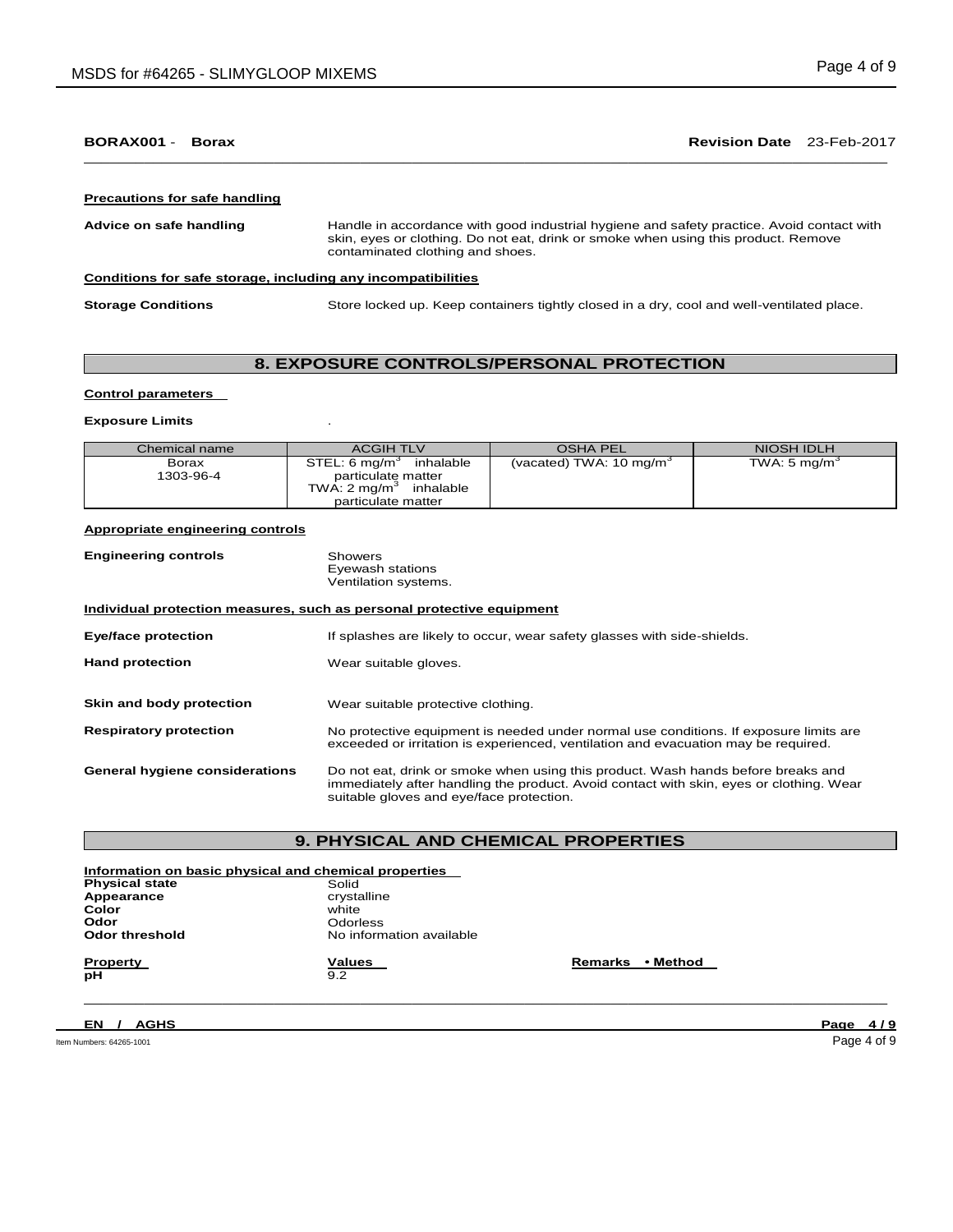| 75 °C / 167 °F           |                                                                                  |
|--------------------------|----------------------------------------------------------------------------------|
| No data available        | None known                                                                       |
| No data available        | None known                                                                       |
| No data available        | None known                                                                       |
| No data available        | None known                                                                       |
|                          | None known                                                                       |
| No data available        |                                                                                  |
| No data available        |                                                                                  |
| No data available        | None known                                                                       |
| No data available        | None known                                                                       |
| 1.73                     |                                                                                  |
| 60 g/L @ 20 °C           |                                                                                  |
| No data available        | None known                                                                       |
| No data available        | None known                                                                       |
| No data available        | None known                                                                       |
| No data available        | None known                                                                       |
| No data available        | None known                                                                       |
| No data available        | None known                                                                       |
| No information available |                                                                                  |
| No information available |                                                                                  |
|                          |                                                                                  |
|                          |                                                                                  |
|                          |                                                                                  |
|                          |                                                                                  |
| No information available |                                                                                  |
|                          | No information available<br>No information available<br>No information available |

# **10. STABILITY AND REACTIVITY**

| Reactivity                         | No information available.                        |  |
|------------------------------------|--------------------------------------------------|--|
| <b>Chemical stability</b>          | Stable under normal conditions.                  |  |
| Possibility of hazardous reactions | None under normal processing.                    |  |
| <b>Conditions to avoid</b>         | None known based on information supplied.        |  |
| Incompatible materials             | Strong oxidizing agents. Strong reducing agents. |  |
|                                    |                                                  |  |

**No information available** 

**Liquid Density No information available**<br> **Bulk density No information available** 

**Hazardous decomposition products** None known based on information supplied.

# **11. TOXICOLOGICAL INFORMATION**

# **Information on likely routes of exposure**

### **Product Information**

| Inhalation          | Specific test data for the substance or mixture is not available. May cause irritation of<br>respiratory tract.                                                  |
|---------------------|------------------------------------------------------------------------------------------------------------------------------------------------------------------|
| Eve contact         | Specific test data for the substance or mixture is not available. Causes serious eye<br>irritation. (based on components). May cause redness, itching, and pain. |
| <b>Skin contact</b> | Specific test data for the substance or mixture is not available. May cause irritation.<br>Prolonged contact may cause redness and irritation.                   |
| Ingestion           | Specific test data for the substance or mixture is not available. Ingestion may cause<br>gastrointestinal irritation, nausea, vomiting and diarrhea.             |

# **EN / AGHS Page 5 / 9**

# **BORAX001** - **Borax Revision Date** 23-Feb-2017  $\Box$  . The contribution of the contribution of the contribution of the contribution of the contribution of the contribution of the contribution of the contribution of the contribution of the contribution of the contributi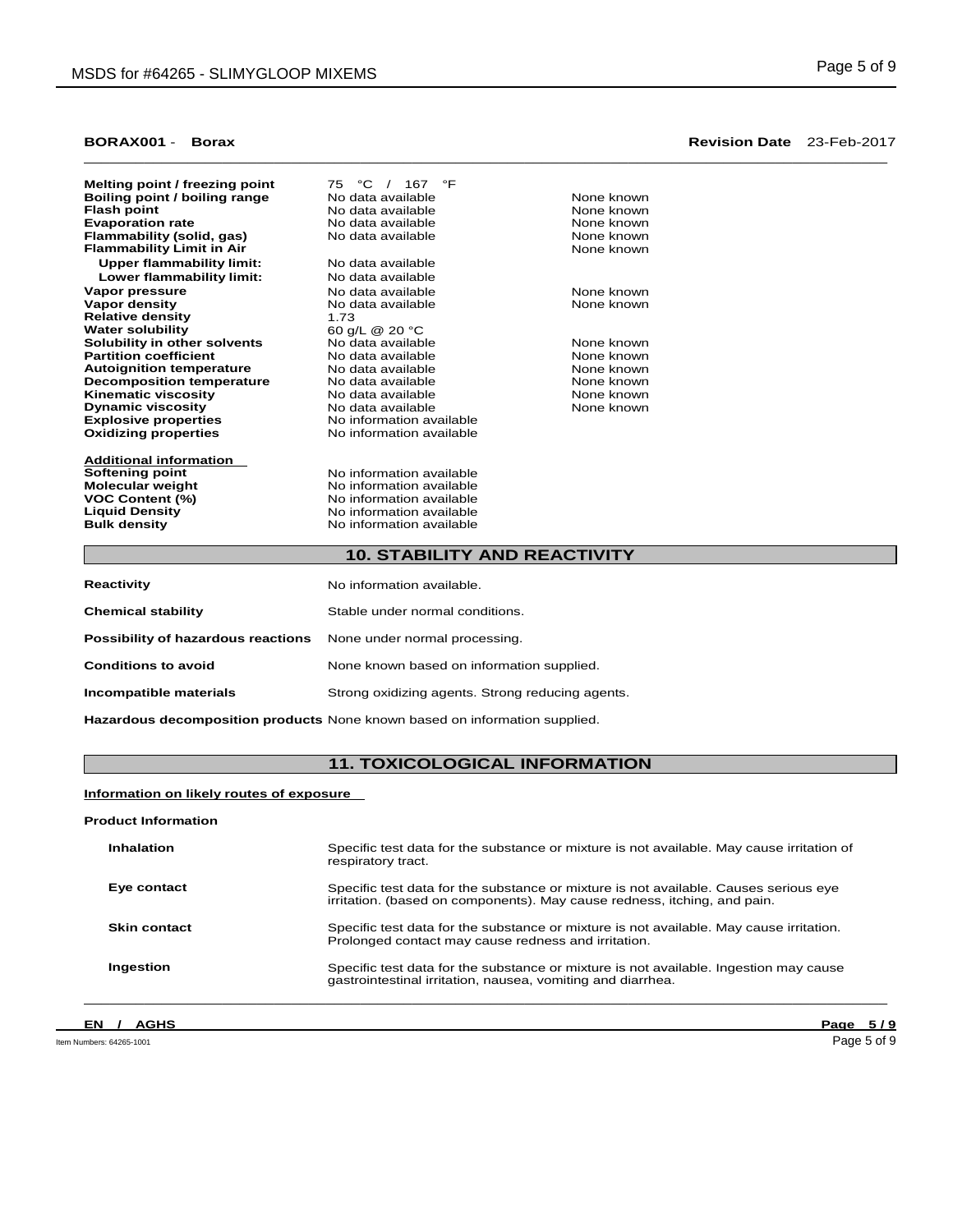| Information on toxicological effects                                                       |                                                                             |                                            |                        |                                                                                                                                                                                |  |
|--------------------------------------------------------------------------------------------|-----------------------------------------------------------------------------|--------------------------------------------|------------------------|--------------------------------------------------------------------------------------------------------------------------------------------------------------------------------|--|
| <b>Symptoms</b>                                                                            |                                                                             | May cause redness and tearing of the eyes. |                        |                                                                                                                                                                                |  |
| <b>Numerical measures of toxicity</b>                                                      |                                                                             |                                            |                        |                                                                                                                                                                                |  |
| <b>Acute toxicity</b>                                                                      |                                                                             |                                            |                        |                                                                                                                                                                                |  |
| The following values are calculated based on chapter 3.1 of the GHS document .             |                                                                             |                                            |                        |                                                                                                                                                                                |  |
| Unknown acute toxicity                                                                     | No information available                                                    |                                            |                        |                                                                                                                                                                                |  |
| <b>Component Information</b>                                                               |                                                                             |                                            |                        |                                                                                                                                                                                |  |
| Chemical name                                                                              | Oral LD50                                                                   |                                            | Dermal LD50            | <b>Inhalation LC50</b>                                                                                                                                                         |  |
| <b>Borax</b><br>1303-96-4                                                                  | 2660 mg/kg (Rat)                                                            |                                            | > 10000 mg/kg (Rabbit) |                                                                                                                                                                                |  |
| Delayed and immediate effects as well as chronic effects from short and long-term exposure |                                                                             |                                            |                        |                                                                                                                                                                                |  |
| <b>Skin corrosion/irritation</b>                                                           | May cause skin irritation.                                                  |                                            |                        |                                                                                                                                                                                |  |
| Serious eye damage/eye irritation                                                          | Classification based on data available for ingredients. Irritating to eyes. |                                            |                        |                                                                                                                                                                                |  |
| <b>Respiratory or skin sensitization</b>                                                   | No information available.                                                   |                                            |                        |                                                                                                                                                                                |  |
| Germ cell mutagenicity                                                                     | No information available.                                                   |                                            |                        |                                                                                                                                                                                |  |
| Carcinogenicity                                                                            | No information available.                                                   |                                            |                        |                                                                                                                                                                                |  |
| The table below indicates whether each agency has listed any ingredient as a carcinogen.   |                                                                             |                                            |                        |                                                                                                                                                                                |  |
| Chemical name                                                                              | <b>ACGIH</b>                                                                | <b>IARC</b>                                | <b>NTP</b>             | <b>OSHA</b>                                                                                                                                                                    |  |
| <b>Borax</b><br>1303-96-4                                                                  |                                                                             | Group 2A                                   |                        | X                                                                                                                                                                              |  |
| <b>Reproductive toxicity</b>                                                               | considered as relevant which are listed as reproductive toxins.             |                                            |                        | Classification based on data available for ingredients. Contains a known or suspected<br>reproductive toxin. The table below indicates ingredients above the cut-off threshold |  |
| <b>STOT - single exposure</b>                                                              | No information available.                                                   |                                            |                        |                                                                                                                                                                                |  |
| <b>STOT</b> - repeated exposure                                                            | No information available.                                                   |                                            |                        |                                                                                                                                                                                |  |
| <b>Target organ effects</b>                                                                |                                                                             | Respiratory system, Eyes, Skin.            |                        |                                                                                                                                                                                |  |
| <b>Aspiration hazard</b>                                                                   |                                                                             | No information available.                  |                        |                                                                                                                                                                                |  |
|                                                                                            | <b>12. ECOLOGICAL INFORMATION</b>                                           |                                            |                        |                                                                                                                                                                                |  |
|                                                                                            | The environmental impact of this product has not been fully investigated.   |                                            |                        |                                                                                                                                                                                |  |
| <b>Ecotoxicity</b>                                                                         |                                                                             |                                            |                        |                                                                                                                                                                                |  |
| <b>Persistence and degradability</b>                                                       | No information available.                                                   |                                            |                        |                                                                                                                                                                                |  |
| <b>Bioaccumulation</b><br>There is no data for this product.                               |                                                                             |                                            |                        |                                                                                                                                                                                |  |

 $\Box$  . The contribution of the contribution of the contribution of the contribution of the contribution of the contribution of the contribution of the contribution of the contribution of the contribution of the contributi

**Other adverse effects** No information available.

Item Numbers: 64265-1001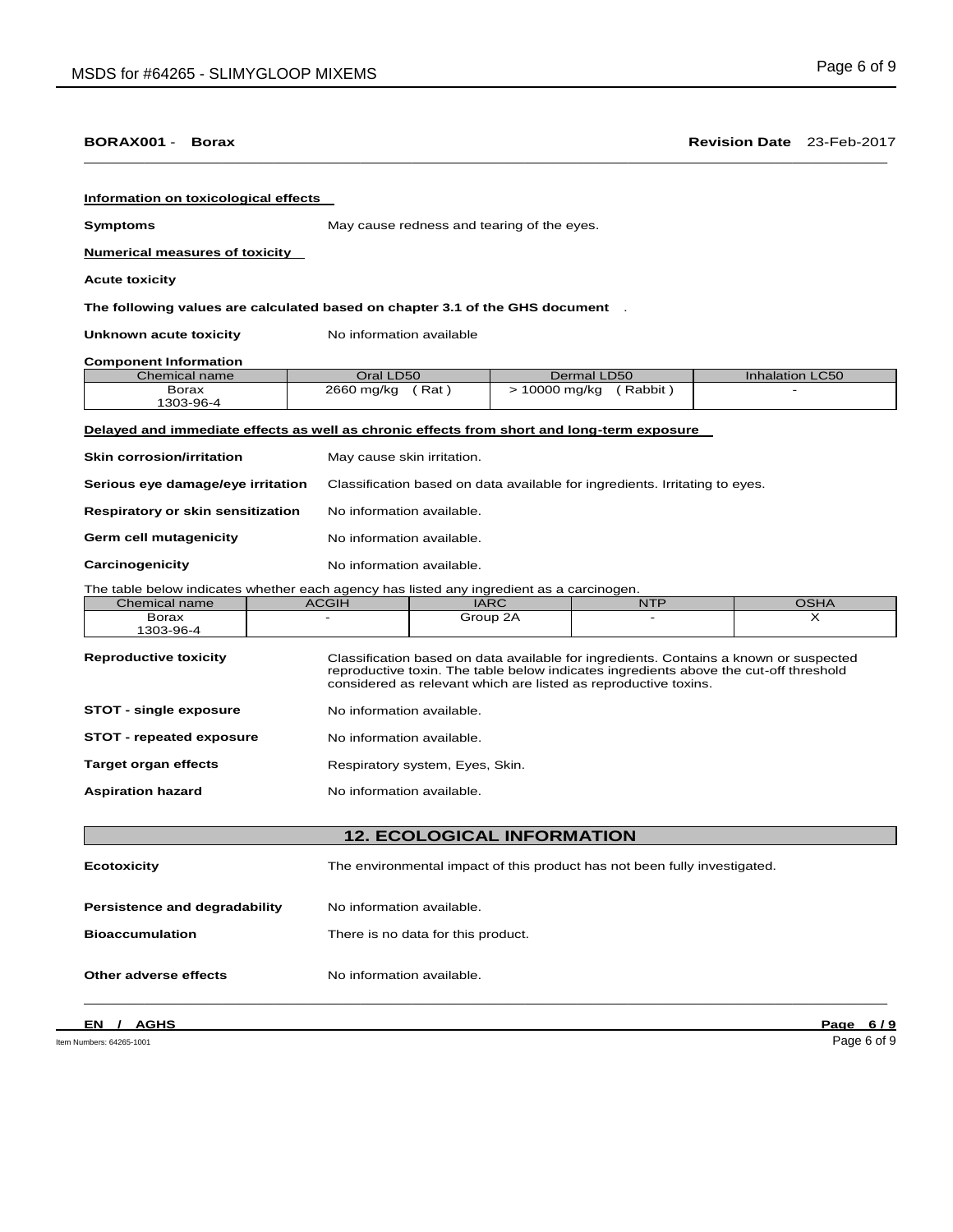# **BORAX001** - **Borax Revision Date** 23-Feb-2017  $\Box$  . The contribution of the contribution of the contribution of the contribution of the contribution of the contribution of the contribution of the contribution of the contribution of the contribution of the contributi

| <b>13. DISPOSAL CONSIDERATIONS</b>     |                                                                                                                    |  |  |  |
|----------------------------------------|--------------------------------------------------------------------------------------------------------------------|--|--|--|
| Waste treatment methods                |                                                                                                                    |  |  |  |
| Waste from residues/unused<br>products | Dispose of in accordance with local regulations. Dispose of waste in accordance with<br>environmental legislation. |  |  |  |
| <b>Contaminated packaging</b>          | Do not reuse empty containers.                                                                                     |  |  |  |
|                                        |                                                                                                                    |  |  |  |

**California Hazardous Waste Status** This product contains one or more substances that are listed with the State of California as a hazardous waste.

| $\mathcal L$ hemical name | California Hazardous Waste Status |  |  |
|---------------------------|-----------------------------------|--|--|
| Borax                     | Toxic                             |  |  |
| 303-96-4                  |                                   |  |  |

# **14. TRANSPORT INFORMATION**

| DOT         | Not regulated |
|-------------|---------------|
| TDG         | Not regulated |
| MEX         | Not regulated |
| ICAO (air)  | Not regulated |
| IATA        | Not regulated |
| <b>IMDG</b> | Not regulated |
| RID         | Not regulated |
| ADR         | Not regulated |
| ADN         | Not regulated |

# **15. Regulatory Information**

 $\Box$  . The contribution of the contribution of the contribution of the contribution of the contribution of the contribution of the contribution of the contribution of the contribution of the contribution of the contributi

| <b>International Inventories</b> |          |
|----------------------------------|----------|
| TSCA                             | Complies |
| <b>DSL/NDSL</b>                  | Complies |
| ENCS                             | Complies |
| IECSC                            | Complies |
| KECL                             | Complies |
| <b>PICCS</b>                     | Complies |
| AICS                             | Complies |
|                                  |          |

**Legend:** 

**TSCA** - United States Toxic Substances Control Act Section 8(b) Inventory **DSL/NDSL** - Canadian Domestic Substances List/Non-Domestic Substances List

**ENCS** - Japan Existing and New Chemical Substances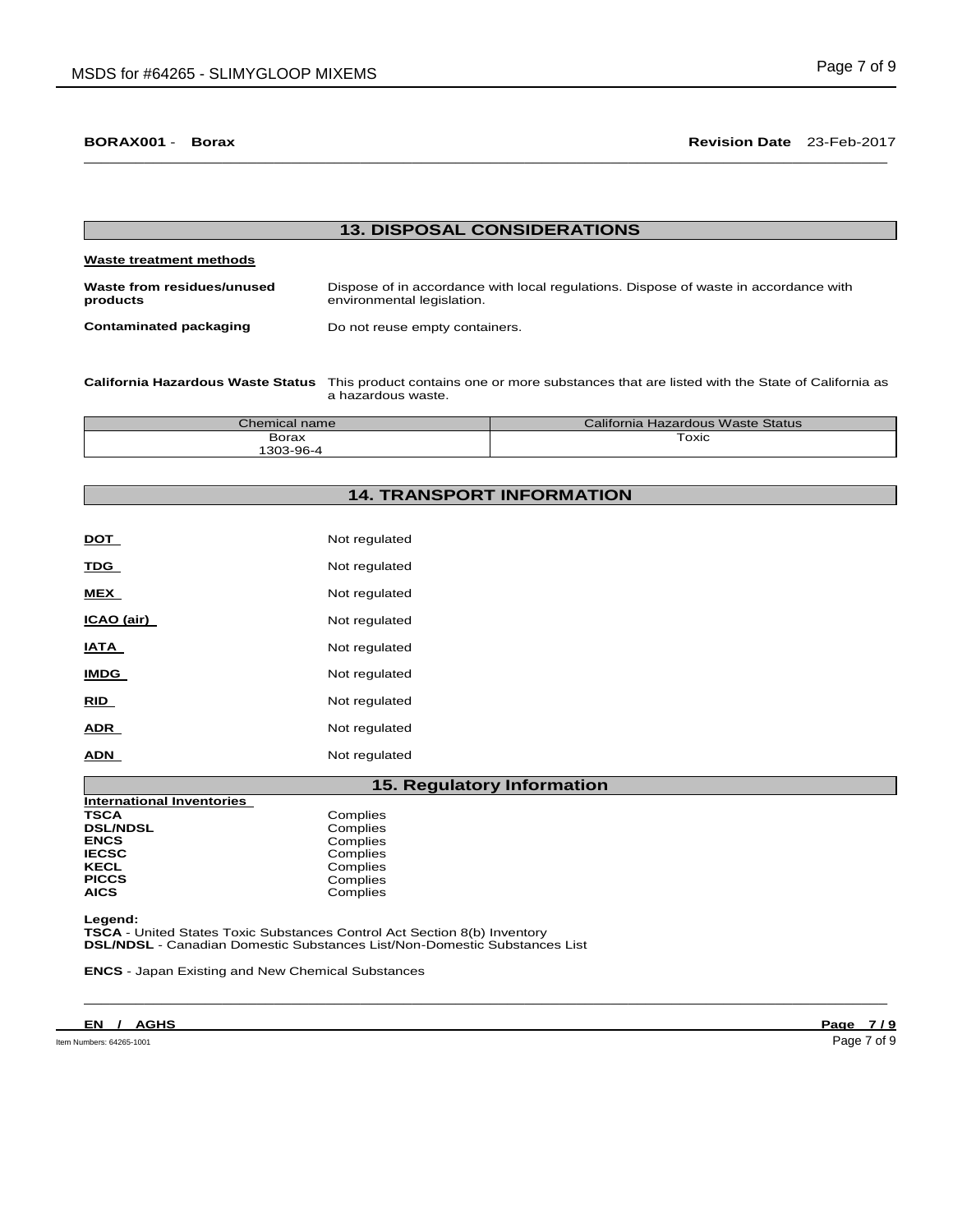# **BORAX001** - **Borax Revision Date** 23-Feb-2017  $\Box$  . The contribution of the contribution of the contribution of the contribution of the contribution of the contribution of the contribution of the contribution of the contribution of the contribution of the contributi

**IECSC** - China Inventory of Existing Chemical Substances **KECL** - Korean Existing and Evaluated Chemical Substances **PICCS** - Philippines Inventory of Chemicals and Chemical Substances **AICS** - Australian Inventory of Chemical Substances

# **US Federal Regulations**

#### **SARA 313**

Section 313 of Title III of the Superfund Amendments and Reauthorization Act of 1986 (SARA). This product does not contain any chemicals which are subject to the reporting requirements of the Act and Title 40 of the Code of Federal Regulations, Part 372.

#### **SARA 311/312 Hazard Categories**

| Acute health hazard               | Yes |
|-----------------------------------|-----|
| Chronic Health Hazard             | Yes |
| Fire hazard                       | Nο  |
| Sudden release of pressure hazard | Nο  |
| Reactive Hazard                   | Nο  |
|                                   |     |

# **CWA (Clean Water Act)**

This product does not contain any substances regulated as pollutants pursuant to the Clean Water Act (40 CFR 122.21 and 40 CFR 122.42).

# **CERCLA**

This material, as supplied, does not contain any substances regulated as hazardous substances under the Comprehensive Environmental Response Compensation and Liability Act (CERCLA) (40 CFR 302) or the Superfund Amendments and Reauthorization Act (SARA) (40 CFR 355). There may be specific reporting requirements at the local, regional, or state level pertaining to releases of this material.

#### **US State Regulations**

### **California Proposition 65**

This product does not contain any Proposition 65 chemicals.

# **U.S. State Right-to-Know Regulations**

#### **US State Regulations**

| Chemical name | New Jersey | <b>Massachusetts</b> | Pennsylvania |
|---------------|------------|----------------------|--------------|
| Borax         |            |                      |              |
| \$303-96-4    |            |                      |              |

### **U.S. EPA Label Information**

**EPA Pesticide Registration Number** Not applied

# **16. OTHER INFORMATION, INCLUDING DATE OF PREPARATION OF THE LAST REVISION**

| <u>NFPA</u>                                      | <b>Health hazards</b> | <b>Flammability</b> 0                              | Instability 0           | <b>Physical and Chemical</b><br>Hazards |
|--------------------------------------------------|-----------------------|----------------------------------------------------|-------------------------|-----------------------------------------|
| <b>HMIS</b><br><b>Chronic Hazard Star Legend</b> | <b>Health hazards</b> | <b>Flammability</b> 0<br>* = Chronic Health Hazard | <b>Physical hazards</b> | Personal protection X                   |

 $\Box$  . The contribution of the contribution of the contribution of the contribution of the contribution of the contribution of the contribution of the contribution of the contribution of the contribution of the contributi

**Revision Date** 23-Feb-2017

**EN / AGHS Page 8 / 9** 

Item Numbers: 64265-1001 Page 8 of 9